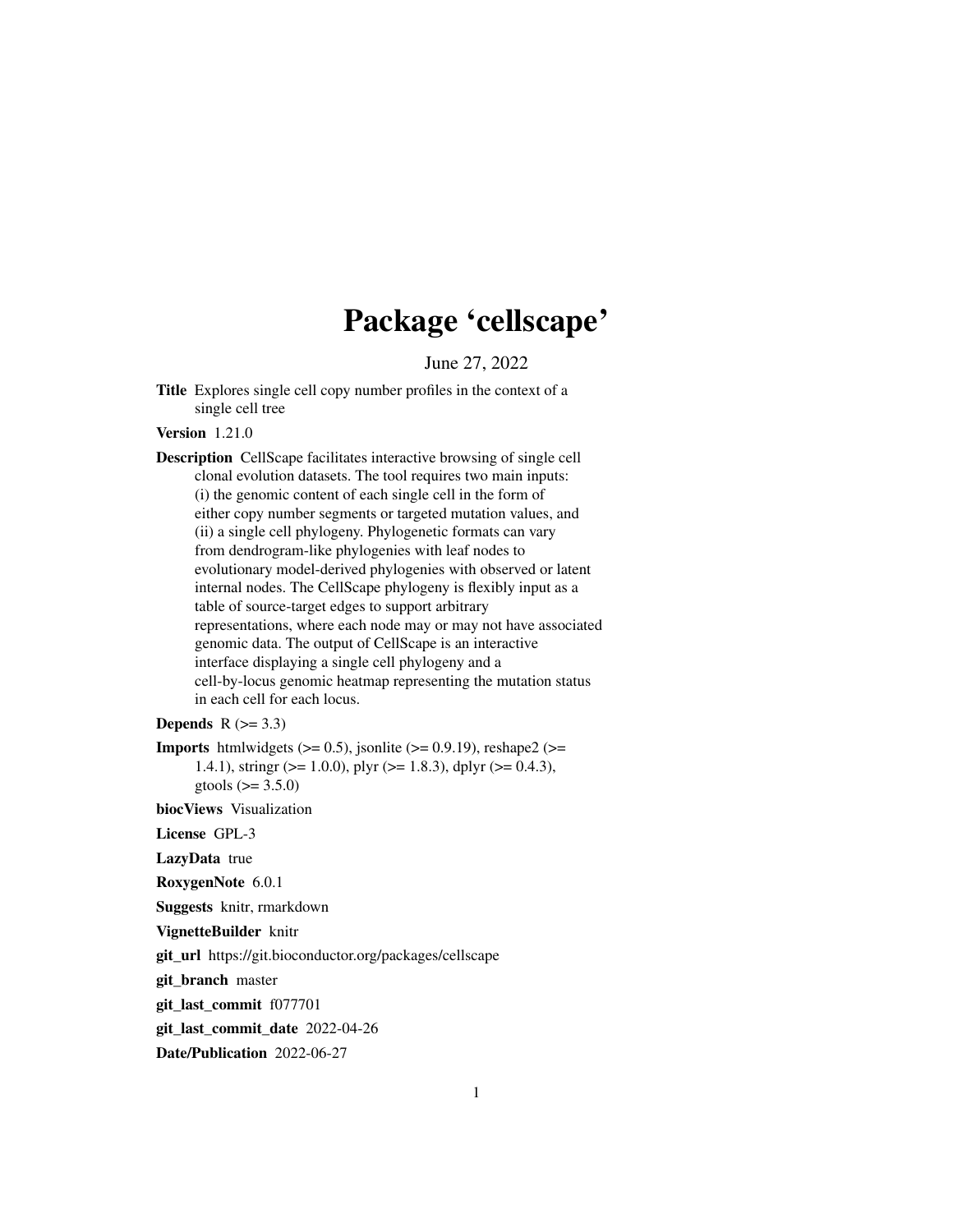<span id="page-1-0"></span>Author Maia Smith [aut, cre]

Maintainer Maia Smith <maiaannesmith@gmail.com>

## R topics documented:

**Index** [11](#page-10-0)

cellscape *CellScape*

#### Description

cellscape explores single cell copy number profiles in the context of a single cell phylogeny.

#### Usage

```
cellscape(cnv_data = NULL, mut_data = NULL, mut_data_matrix = NULL,
 mut_order = NULL, tree_edges, gtype_tree_edges = NULL, sc_annot = NULL,
 clone_colours = "NA", timepoint_title = "Timepoint",
  clone_title = "Clone", xaxis_title = "Time Point",
 yaxis_title = "Clonal Prevalence", phylogeny_title = "Clonal Phylogeny",
  value_type = NULL, node_type = "Cell", display_node_ids = FALSE,
 prop_of_clone_threshold = 0.2, vaf_threshold = 0.05,
  show_warnings = TRUE, width = 900, height = 800)
```
#### Arguments

| cnv_data | data. frame (Required if not providing mut_data nor mut_data_matrix) Single<br>cell copy number segments data. Note that every single cell id must be present<br>in the tree_edges data frame. Required columns are:    |
|----------|-------------------------------------------------------------------------------------------------------------------------------------------------------------------------------------------------------------------------|
|          | single_cell_id: character() single cell id.                                                                                                                                                                             |
|          | chr: character() chromosome number.                                                                                                                                                                                     |
|          | start: numeric() start position.                                                                                                                                                                                        |
|          | end: numeric() end position.                                                                                                                                                                                            |
|          | copy number: numeric() copy number state.                                                                                                                                                                               |
| mut_data | data. frame (Required if not providing cnv_data nor mut_data_matrix) Single<br>cell targeted mutation data frame. Note that every single cell id must be present<br>in the tree_edges data frame. Required columns are: |
|          | single cell id: character() single cell id.                                                                                                                                                                             |
|          | chr: character() chromosome number.                                                                                                                                                                                     |
|          | coord: numeric() genomic coordinate.                                                                                                                                                                                    |
|          | <b>VAF:</b> numeric() variant allele frequency $[0, 1]$ .                                                                                                                                                               |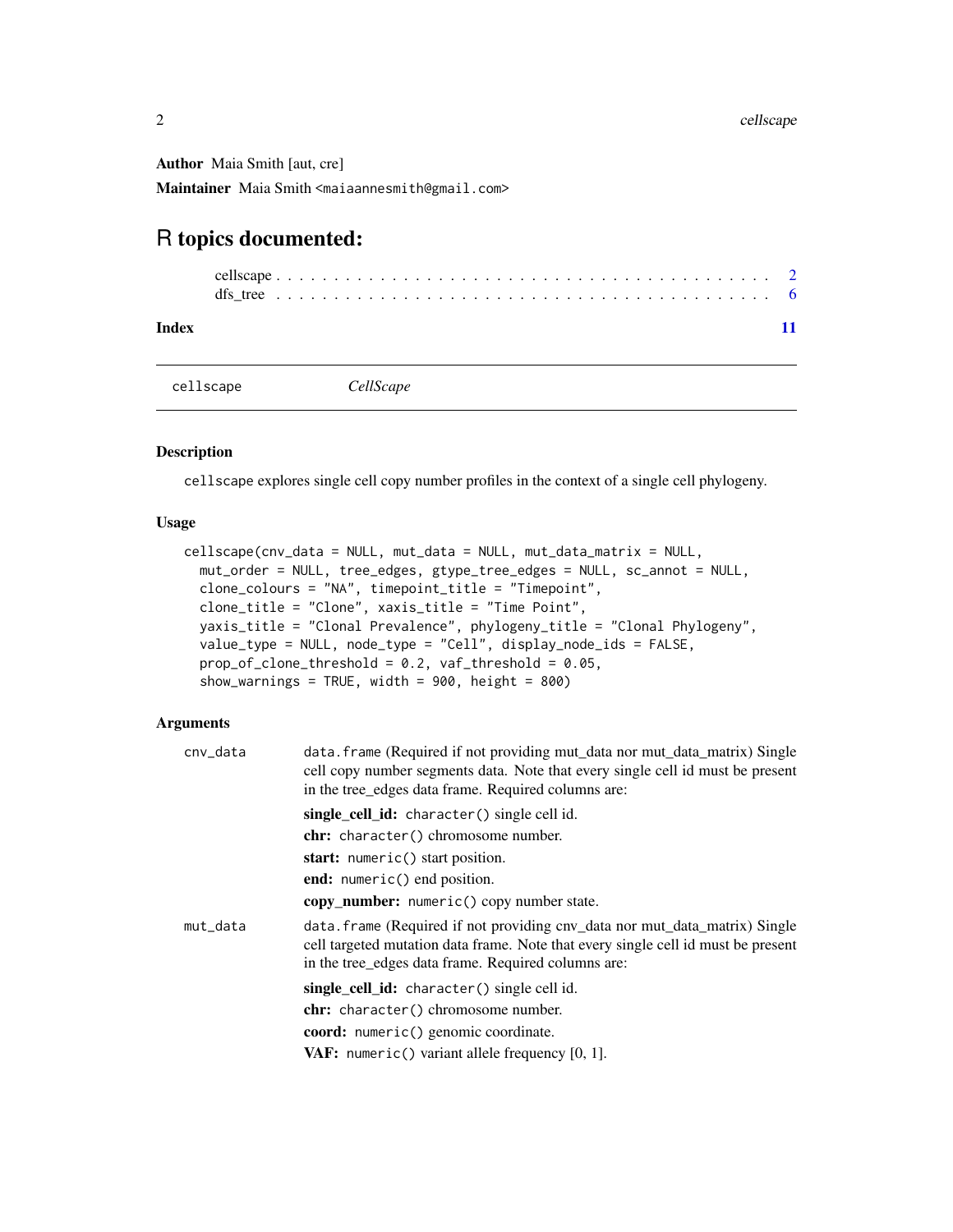#### cellscape 3

| mut_data_matrix  |                                                                                                                                                                                                                                                                                                                                                                                                                                                                                                                               |
|------------------|-------------------------------------------------------------------------------------------------------------------------------------------------------------------------------------------------------------------------------------------------------------------------------------------------------------------------------------------------------------------------------------------------------------------------------------------------------------------------------------------------------------------------------|
|                  | matrix (Required if not providing cnv_data nor mut_data) Single cell targeted<br>mutation matrix. Rows are single cell IDs, columns are mutations. Rows and<br>columns must be named, column names in the format " <chromosome>:<coordinate>".<br/>Note that the order of these rows and columns will not be preserved, unless mu-<br/>tation order is the same as that specified in the mut_order parameter. Also note<br/>that every single cell id must be present in the tree_edges data frame.</coordinate></chromosome> |
| mut_order        | vector (Optional) Mutation order for targeted mutation heatmap (each muta-<br>tion should consist of a string in the form "chrom:coord"). Default will use a<br>clustering function to determine mutation order.                                                                                                                                                                                                                                                                                                              |
| tree_edges       | data. frame Edges for the single cell phylogenetic tree. Required columns are:                                                                                                                                                                                                                                                                                                                                                                                                                                                |
|                  | source: character() edge source (single cell id).<br>target: character() edge target (single cell id).                                                                                                                                                                                                                                                                                                                                                                                                                        |
|                  | Optional columns are:                                                                                                                                                                                                                                                                                                                                                                                                                                                                                                         |
|                  | dist: numeric() edge distance.                                                                                                                                                                                                                                                                                                                                                                                                                                                                                                |
| gtype_tree_edges |                                                                                                                                                                                                                                                                                                                                                                                                                                                                                                                               |
|                  | data.frame (Required for TimeScape) Genotype tree edges of a rooted tree.<br>Required columns are:                                                                                                                                                                                                                                                                                                                                                                                                                            |
|                  | source: character() source node id.                                                                                                                                                                                                                                                                                                                                                                                                                                                                                           |
|                  | target: character() target node id.                                                                                                                                                                                                                                                                                                                                                                                                                                                                                           |
| sc_annot         | data.frame (Required for TimeScape) Annotations (genotype and sample id)<br>for each single cell. Required columns are:                                                                                                                                                                                                                                                                                                                                                                                                       |
|                  | single_cell_id: character() single cell id.                                                                                                                                                                                                                                                                                                                                                                                                                                                                                   |
|                  | genotype: character() genotype assignment.                                                                                                                                                                                                                                                                                                                                                                                                                                                                                    |
|                  | Optional columns are:                                                                                                                                                                                                                                                                                                                                                                                                                                                                                                         |
|                  | timepoint: character() id of the sampled time point. Note: time points will<br>be ordered alphabetically.                                                                                                                                                                                                                                                                                                                                                                                                                     |
| clone_colours    | data. frame (Optional) Clone ids and their corresponding colours (in hex for-<br>mat). Required columns are:                                                                                                                                                                                                                                                                                                                                                                                                                  |
|                  | clone_id: character() clone id.                                                                                                                                                                                                                                                                                                                                                                                                                                                                                               |
|                  | colour: character() the corresponding Hex colour for each clone id.                                                                                                                                                                                                                                                                                                                                                                                                                                                           |
| timepoint_title  |                                                                                                                                                                                                                                                                                                                                                                                                                                                                                                                               |
|                  | character() (Optional) Legend title for timepoint groups. Default is "Time-<br>point".                                                                                                                                                                                                                                                                                                                                                                                                                                        |
| clone_title      | character() (Optional) Legend title for clones. Default is "Clone".                                                                                                                                                                                                                                                                                                                                                                                                                                                           |
| xaxis_title      | character() (Optional) For TimeScape - x-axis title. Default is "Time Point".                                                                                                                                                                                                                                                                                                                                                                                                                                                 |
| yaxis_title      | character() (Optional) For TimeScape - y-axis title. Default is "Clonal Preva-<br>lence".                                                                                                                                                                                                                                                                                                                                                                                                                                     |
| phylogeny_title  |                                                                                                                                                                                                                                                                                                                                                                                                                                                                                                                               |
|                  | character() (Optional) For TimeScape - legend phylogeny title. Default is<br>"Clonal Phylogeny".                                                                                                                                                                                                                                                                                                                                                                                                                              |
| value_type       | character() (Optional) The type of value plotted in heatmap - will affect leg-<br>end and heatmap tooltips. Default is "VAF" for mutation data, and "CNV" for<br>copy number data.                                                                                                                                                                                                                                                                                                                                            |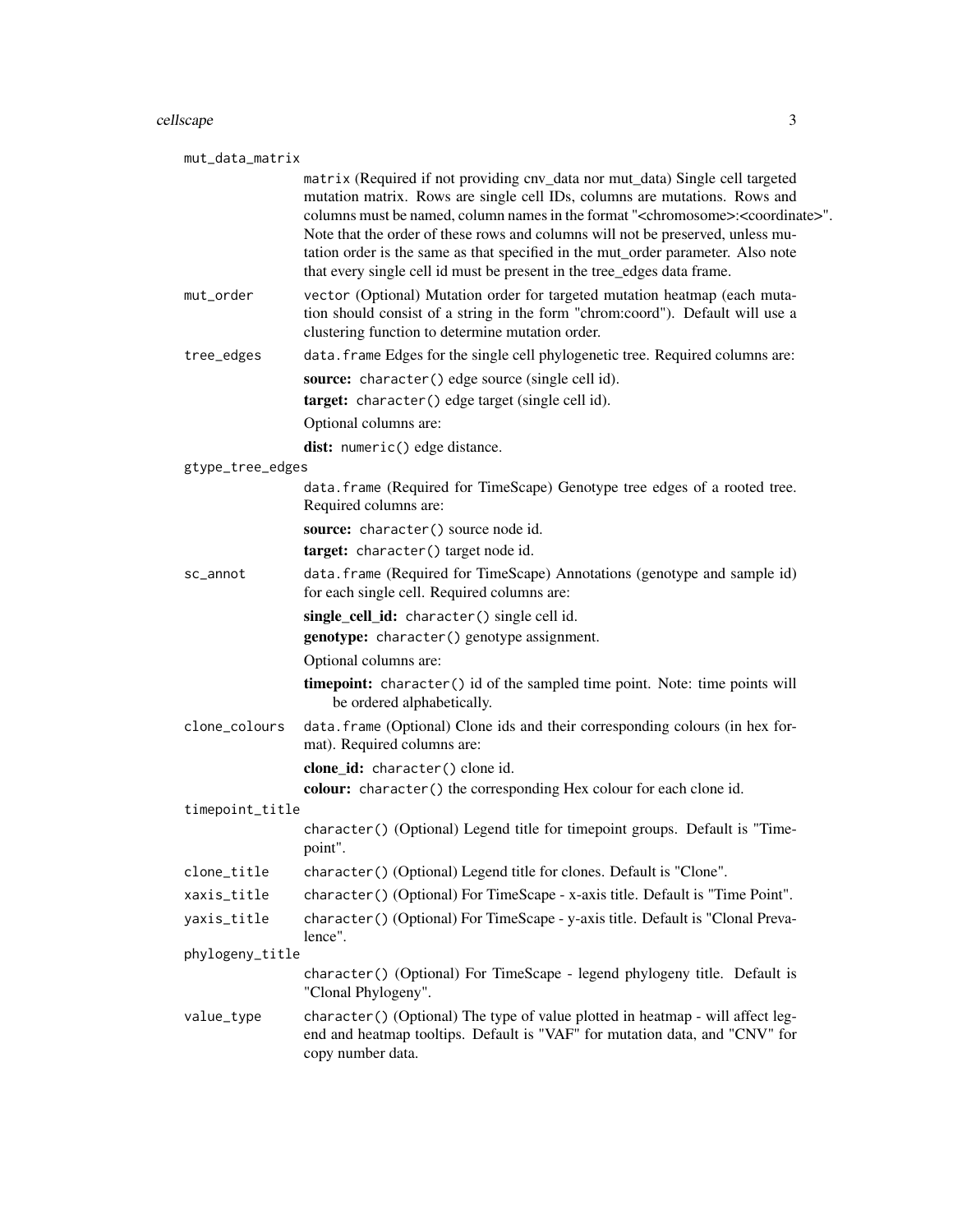| node_type               | character() (Optional) The type of node plotted in single cell phylogeny - will<br>affect phylogeny tooltips. Default is "Cell".                                                                               |
|-------------------------|----------------------------------------------------------------------------------------------------------------------------------------------------------------------------------------------------------------|
| display_node_ids        |                                                                                                                                                                                                                |
|                         | logical() (Optional) Whether or not to display the single cell ID within the<br>tree nodes. Default is FALSE.                                                                                                  |
| prop_of_clone_threshold |                                                                                                                                                                                                                |
|                         | numeric() (Optional) Used for the ordering of targeted mutations. The mini-<br>mum proportion of a clone to have a mutation in order to consider the mutation<br>as present within that clone. Default is 0.2. |
| vaf_threshold           | numeric() (Optional) Used for the ordering of targeted mutations. The mini-<br>mum variant allele frequency for a mutation to be considered as present within<br>a single cell. Default is 0.05.               |
| show_warnings           | logical () (Optional) Whether or not to show any warnings. Default is TRUE.                                                                                                                                    |
| width                   | numeric() (Optional) Width of the plot.                                                                                                                                                                        |
| height                  | numeric() (Optional) Height of the plot.                                                                                                                                                                       |
|                         |                                                                                                                                                                                                                |

#### Details

Interactive components:

- 1. Mouseover any single cell in the phylogeny to view its corresponding genomic profile in the heatmap, and vice versa.
- 2. Mouseover any part of the heatmap to view the CNV or VAF value for that copy number segment or mutation site, respectively.
- 3. Mouseover any branch of the phylogeny to view downstream single cells, both in the phylogeny and heatmap.
- 4. Mouseover any clone to view its corresponding single cells in the phylogeny and heatmap.
- 5. Click any node in the phylogeny to flip the order of its descendant branches.
- 6. Use the selection tool in the tool bar to select single cell genomic profiles and view their corresponding single cells in the phylogeny.
- 7. Use the tree trimming tool in the tool bar to remove any branch of the phylogeny by clicking it.
- 8. Use the switch view tool in the tool bar to change the phylogeny view from force-directed to unidirectional, and vice versa.
- 9. Use the re-root phylogeny tool to root the phylogeny at a clicked node.
- 10. Use the flip branch tool to vertically rotate any branch by clicking its root node.
- 11. If present, use the scale tree/graph tool in the tool bar to scale the phylogeny by the provided edge distances.
- 12. If time-series information is present such that the TimeScape is displayed below the CellScape, clones and time points are interactively linked in both views on mouseover.
- 13. Click the download buttons to download a PNG or SVG of the view.

Note:

See TimeScape repo (https://bitbucket.org/MO\_BCCRC/timescape) for more information about TimeScape.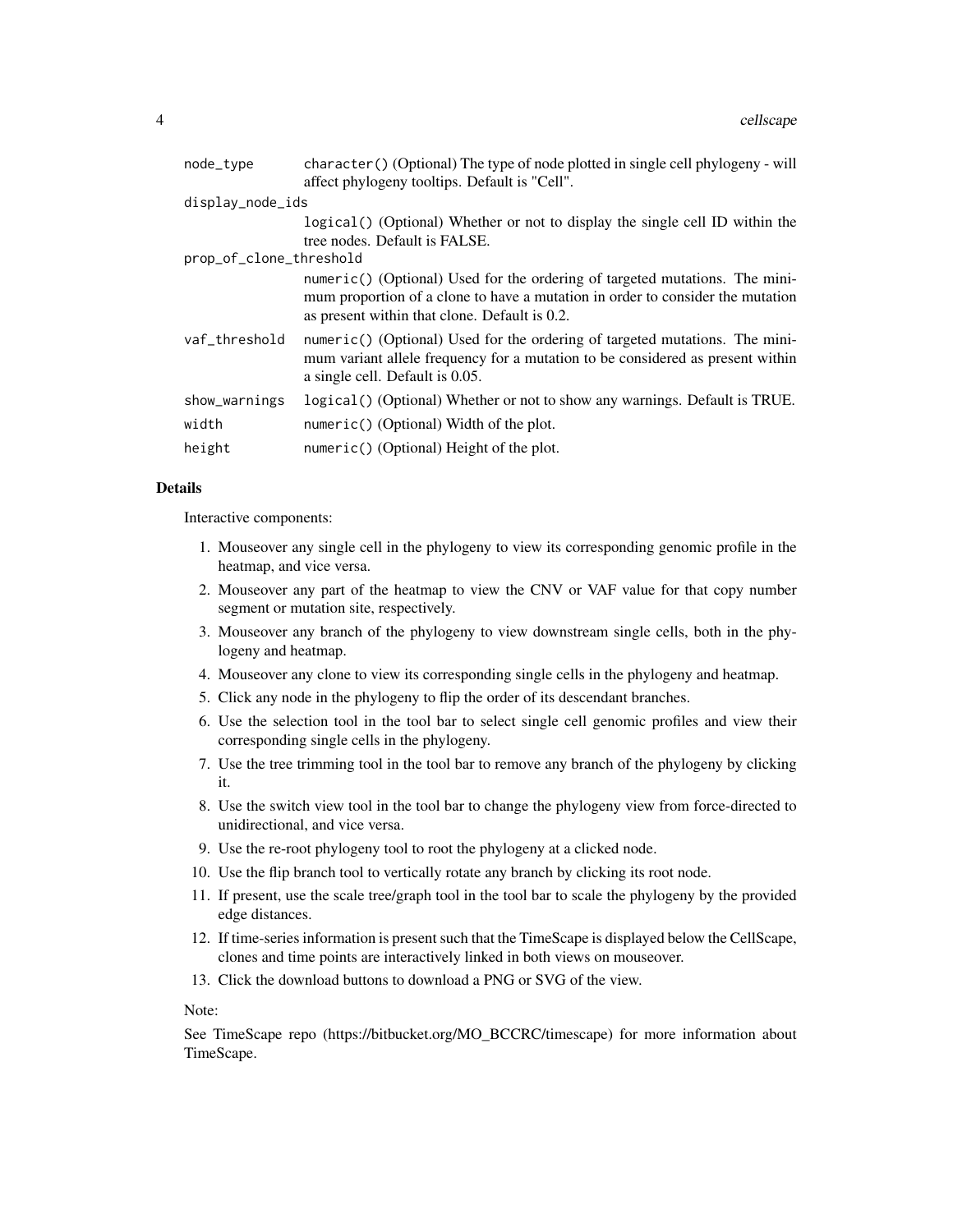#### cellscape 5

#### Examples

```
library("cellscape")
# EXAMPLE 1 - TARGETED MUTATION DATA
# single cell tree edges
tree_edges <- read.csv(system.file("extdata", "targeted_tree_edges.csv",
    package = "cellscape"))
# targeted mutations
targeted_data <- read.csv(system.file("extdata", "targeted_muts.csv",
    package = "cellscape"))
# genotype tree edges
gtype_tree_edges <- data.frame("source"=c("Ancestral", "Ancestral", "B",
    "C", "D"), "target"=c("A", "B", "C", "D", "E"))
# annotations
sc_annot <- read.csv(system.file("extdata", "targeted_annots.csv",
   package = "cellscape"))
# mutation order
mut_order <- scan(system.file("extdata", "targeted_mut_order.txt",
   package = "cellscape"), what=character())
# run cellscape
cellscape(mut_data=targeted_data, tree_edges=tree_edges, sc_annot =
    sc_annot, gtype_tree_edges=gtype_tree_edges, mut_order=mut_order)
# EXAMPLE 2 - COPY NUMBER DATA
# single cell tree edges
tree_edges <- read.csv(system.file("extdata", "cnv_tree_edges.csv",
    package = "cellscape"))
# cnv segments data
cnv_data <- read.csv(system.file("extdata", "cnv_data.csv", package =
    "cellscape"))
# annotations
sc_annot <- read.csv(system.file("extdata", "cnv_annots.tsv", package =
    "cellscope"), sep="\setminus t")# custom clone colours
clone_colours <- data.frame( clone_id = c("1", "2", "3"),
    colour = c("7fc97f", "beaed4", "fdc086"))
# run cellscape
cellscape(cnv_data=cnv_data, tree_edges=tree_edges, sc_annot=sc_annot,
```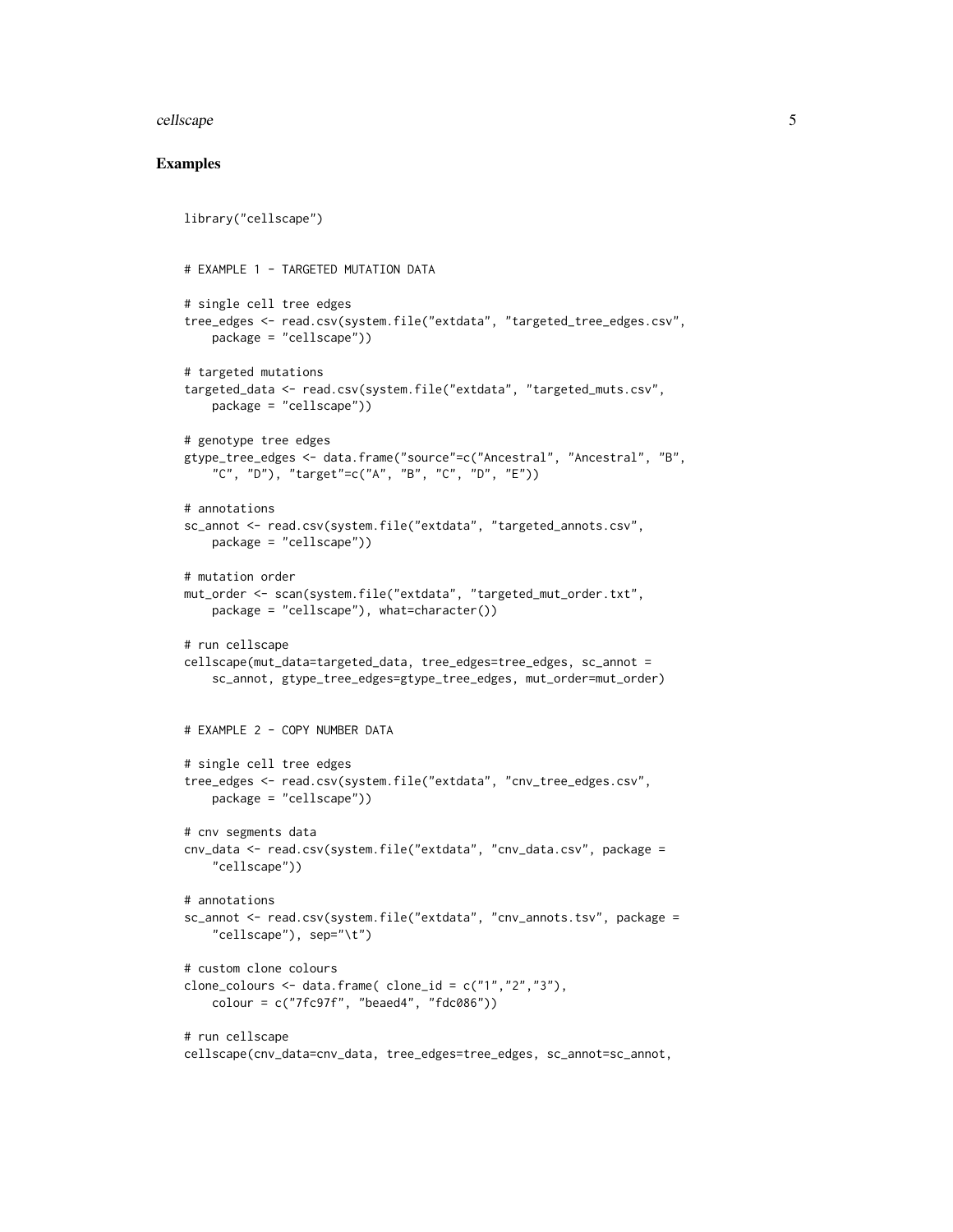<span id="page-5-0"></span>6 dfs\_tree dfs\_tree dfs\_tree dfs\_tree

```
width=800, height=475, show_warnings=FALSE,
clone_colours = clone_colours)
```
#### dfs\_tree *Get depth first search of a tree*

#### **Description**

Get depth first search of a tree

Widget output function for use in Shiny

Widget render function for use in Shiny

Function to get data frame of pixels

function to get min and max values for each chromosome

function to get chromosome box pixel info

function to get the genome length

function to get the number of base pairs per pixel

function to get information (chr, start, end, mode\_cnv) for each pixel

function to get mutation order for targeted data

function to get targeted heatmap information

function to find the mode of a vector

Function to process the user data

Function to check minimum dimensions

Function to check required inputs are present

check alpha value input is correct

check clonal\_prev parameter data

check tree\_edges parameter data

check genotype\_position parameter

check clone\_colours parameter

check perturbations parameter

get mutation data

function to replace spaces with underscores in all data frames  $\&$  keep maps of original names to space-replaced names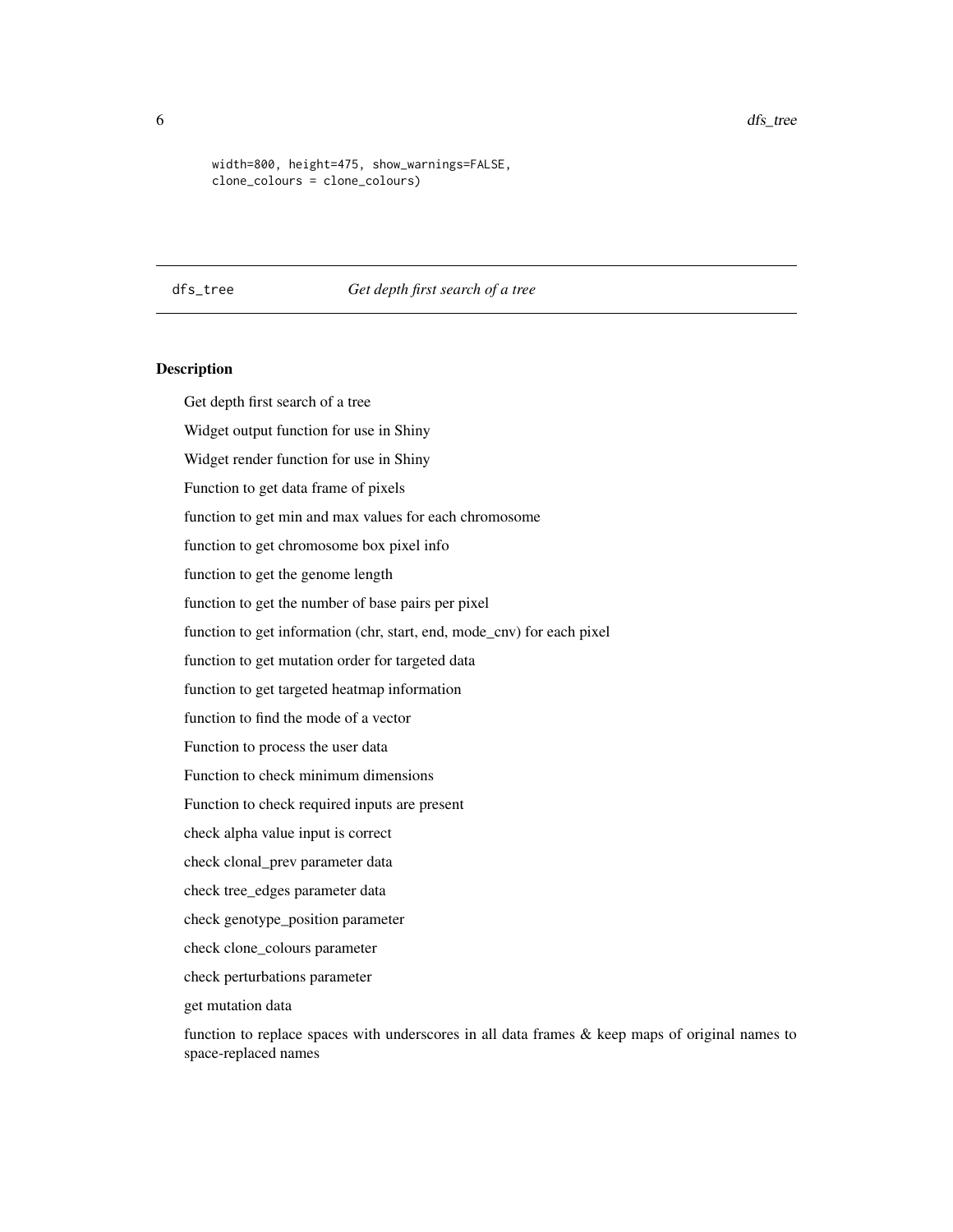dfs\_tree 7

#### Usage

```
dfs_tree(edges, cur_root, dfs_arr)
```

```
cellscapeOutput(outputId, width = "100%", height = "400px")
```

```
renderCnvTree(expr, env = parent.frame(), quoted = FALSE)
```

```
getEmptyGrid(hm_sc_ids_ordered, ncols)
```
getChromBounds(chroms, cnv\_data)

getChromBoxInfo(chrom\_bounds, n\_bp\_per\_pixel)

getGenomeLength(chrom\_bounds)

getNBPPerPixel(ncols, chrom\_bounds, genome\_length)

getCNVHeatmapForEachSC(cnv\_data, chrom\_bounds, n\_bp\_per\_pixel)

getMutOrder(mut\_data)

```
getTargetedHeatmapForEachSC(mut_data, mut_order, heatmapWidth)
```
findMode(x)

```
processUserData(clonal_prev, tree_edges, mutations, clone_colours, xaxis_title,
 yaxis_title, phylogeny_title, alpha, genotype_position, perturbations, sort,
 show_warnings, width, height)
```
checkMinDims(mutations, height, width)

checkRequiredInputs(clonal\_prev, tree\_edges)

checkAlpha(alpha)

checkClonalPrev(clonal\_prev)

checkTreeEdges(tree\_edges)

```
checkGtypePositioning(genotype_position)
```

```
checkCloneColours(clone_colours)
```
checkPerts(perturbations)

getMutationsData(mutations, tree\_edges, clonal\_prev)

replaceSpaces(clonal\_prev, tree\_edges, clone\_colours, mutation\_info, mutations,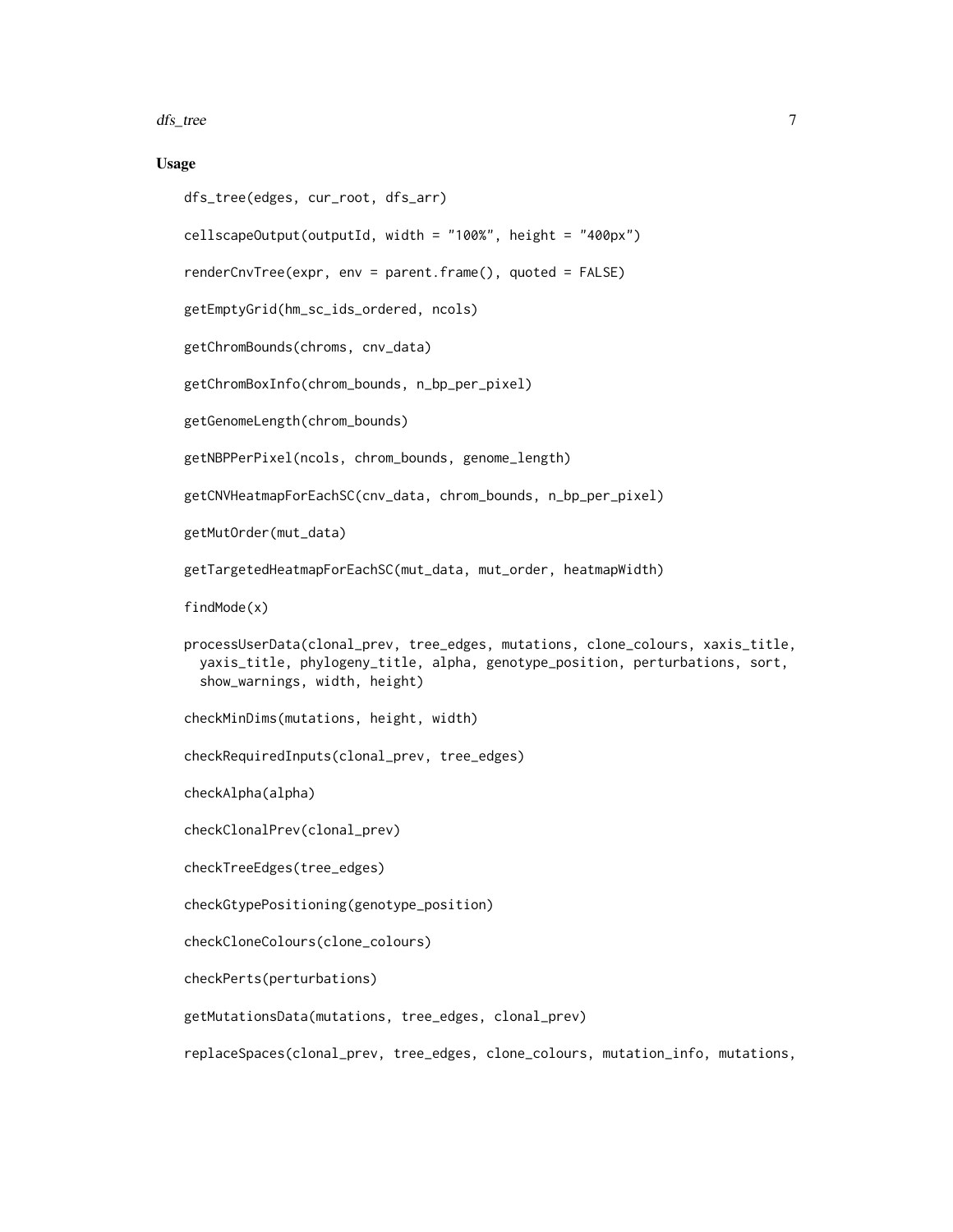8 dfs\_tree

mutation\_prevalences)

### Arguments

| edges             | - edges of tree                                                                                                                                                                                                                                                                                                                                                                                                                                   |
|-------------------|---------------------------------------------------------------------------------------------------------------------------------------------------------------------------------------------------------------------------------------------------------------------------------------------------------------------------------------------------------------------------------------------------------------------------------------------------|
| cur_root          | - current root of the tree                                                                                                                                                                                                                                                                                                                                                                                                                        |
| dfs_arr           | - array of depth first search results to be filled                                                                                                                                                                                                                                                                                                                                                                                                |
| outputId          | $-$ id of output                                                                                                                                                                                                                                                                                                                                                                                                                                  |
| width             | - width of output                                                                                                                                                                                                                                                                                                                                                                                                                                 |
| height            | - height of output                                                                                                                                                                                                                                                                                                                                                                                                                                |
| expr              | - expression for Shiny                                                                                                                                                                                                                                                                                                                                                                                                                            |
| env               | - environment for Shiny                                                                                                                                                                                                                                                                                                                                                                                                                           |
| quoted            | - default is FALSE                                                                                                                                                                                                                                                                                                                                                                                                                                |
| hm_sc_ids_ordered |                                                                                                                                                                                                                                                                                                                                                                                                                                                   |
|                   | - array of single cell ids in order                                                                                                                                                                                                                                                                                                                                                                                                               |
| ncols             | - number of columns in heatmap/grid                                                                                                                                                                                                                                                                                                                                                                                                               |
| chroms            | - vector of chromosome names                                                                                                                                                                                                                                                                                                                                                                                                                      |
| cnv_data          | - copy number data                                                                                                                                                                                                                                                                                                                                                                                                                                |
| chrom_bounds      | - data frame of chromosome boundaries                                                                                                                                                                                                                                                                                                                                                                                                             |
|                   | n_bp_per_pixel – integer of number of base pairs per pixel                                                                                                                                                                                                                                                                                                                                                                                        |
| genome_length     | $-$ integer of length of the genome                                                                                                                                                                                                                                                                                                                                                                                                               |
| mut_data          | - data frame of mutations data                                                                                                                                                                                                                                                                                                                                                                                                                    |
| mut_order         | - array of order of mutations for heatmap (chromosome: coordinate)                                                                                                                                                                                                                                                                                                                                                                                |
| heatmapWidth      | - number for width of the heatmap (in pixels)                                                                                                                                                                                                                                                                                                                                                                                                     |
| х                 | - vector of numbers                                                                                                                                                                                                                                                                                                                                                                                                                               |
| clonal_prev       | - data frame of Clonal prevalence. Note: timepoints will be alphanumerically<br>sorted in the view. Format: columns are (1) character() "timepoint" - time point<br>(2) character() "clone_id" - clone id (3) numeric() "clonal_prev" - clonal preva-<br>lence.                                                                                                                                                                                   |
| tree_edges        | - data frame of Tree edges of a rooted tree. Format: columns are (1) character()<br>"source" - source node id (2) character() "target" - target node id.                                                                                                                                                                                                                                                                                          |
| mutations         | - data frame (Optional) of Mutations occurring at each clone. Any additional<br>field will be shown in the mutation table. Format: columns are (1) character()<br>"chrom" - chromosome number (2) numeric() "coord" - coordinate of mutation<br>on chromosome (3) character() "clone_id" - clone id (4) character() "timepoint'<br>- time point (5) numeric() "VAF" - variant allele frequency of the mutation in<br>the corresponding timepoint. |
| clone_colours     | - data frame (Optional) of Clone ids and their corresponding colours Format:<br>columns are (1) character() "clone_id" - the clone ids (2) character() "colour" -<br>the corresponding Hex colour for each clone id.                                                                                                                                                                                                                              |
| xaxis_title       | - String (Optional) of x-axis title. Default is "Time Point".                                                                                                                                                                                                                                                                                                                                                                                     |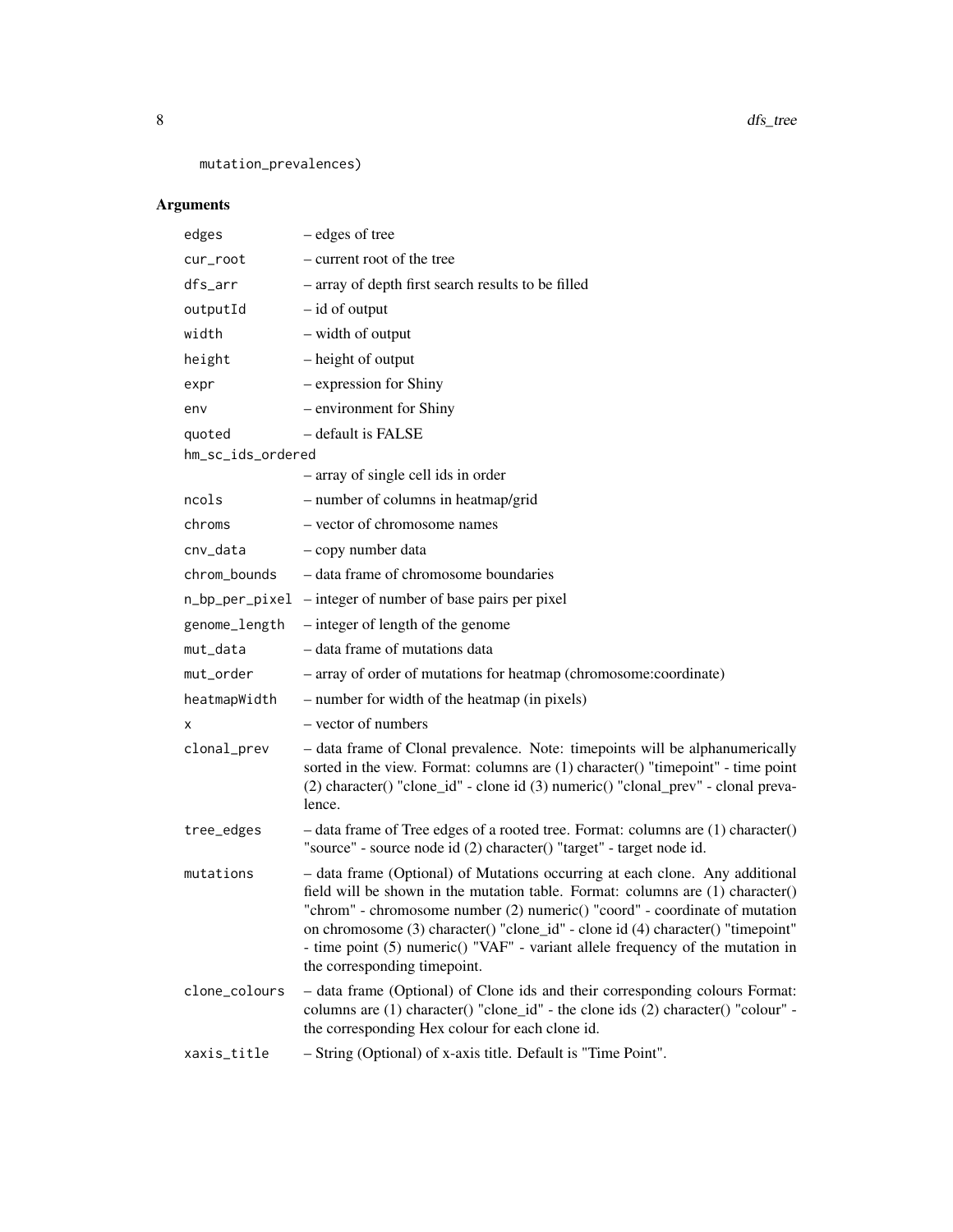#### dfs\_tree 9

| yaxis_title          | - String (Optional) of y-axis title. Default is "Clonal Prevalence".                                                                                                                                                                                                                                                      |
|----------------------|---------------------------------------------------------------------------------------------------------------------------------------------------------------------------------------------------------------------------------------------------------------------------------------------------------------------------|
| phylogeny_title      |                                                                                                                                                                                                                                                                                                                           |
|                      | - String (Optional) of Legend phylogeny title. Default is "Clonal Phylogeny".                                                                                                                                                                                                                                             |
| alpha                | - Number (Optional) of Alpha value for sweeps, range [0, 100].                                                                                                                                                                                                                                                            |
| genotype_position    |                                                                                                                                                                                                                                                                                                                           |
|                      | - String (Optional) of How to position the genotypes from ["centre", "stack",<br>"space"] "centre" – genotypes are centred with respect to their ancestors "stack"<br>- genotypes are stacked such that no genotype is split at any time point "space"<br>- genotypes are stacked but with a bit of spacing at the bottom |
| perturbations        | - data frame (Optional) of any perturbations that occurred between two time<br>points. Format: columns are (1) character() "pert_name" - the perturbation name<br>(2) character() "prev_tp" - the time point (as labelled in clonal prevalence data)<br>BEFORE perturbation.                                              |
| sort                 | - Boolean (Optional) of whether (TRUE) or not (FALSE) to vertically sort the<br>genotypes by their emergence values (descending). Default is FALSE. Note<br>that genotype sorting will always retain the phylogenetic hierarchy, and this<br>parameter will only affect the ordering of siblings.                         |
| show_warnings        | - Boolean (Optional) of Whether or not to show any warnings. Default is TRUE.                                                                                                                                                                                                                                             |
| mutation_info        | - processed mutation_info                                                                                                                                                                                                                                                                                                 |
| mutation_prevalences |                                                                                                                                                                                                                                                                                                                           |
|                      | - mutation_prevalences data from user                                                                                                                                                                                                                                                                                     |
| chrom_bounds         | – data frame of chromosome boundaries                                                                                                                                                                                                                                                                                     |
| ncols                | - integer of number of columns (pixels) to fill                                                                                                                                                                                                                                                                           |
| chrom_bounds         | - data frame of chromosome boundaries                                                                                                                                                                                                                                                                                     |
| cnv_data             | - data frame of copy number variant segments data                                                                                                                                                                                                                                                                         |
| chrom_bounds         | - data frame of chromosome boundaries                                                                                                                                                                                                                                                                                     |
|                      | n_bp_per_pixel – integer of number of base pairs per pixel                                                                                                                                                                                                                                                                |
| mut_data             | - data frame of mutations data                                                                                                                                                                                                                                                                                            |
| width                | - Number (Optional) of width of the plot. Minimum width is 450.                                                                                                                                                                                                                                                           |
| height               | - Number (Optional) of height of the plot. Minimum height with and without<br>mutations is 500 and 260, respectively.                                                                                                                                                                                                     |
| mutations            | - mutations provided by user                                                                                                                                                                                                                                                                                              |
| height               | - height provided by user                                                                                                                                                                                                                                                                                                 |
| width                | - width provided by user                                                                                                                                                                                                                                                                                                  |
| clonal_prev          | - clonal_prev provided by user                                                                                                                                                                                                                                                                                            |
| tree_edges           | - tree_edges provided by user                                                                                                                                                                                                                                                                                             |
| alpha                | - alpha provided by user                                                                                                                                                                                                                                                                                                  |
| clonal_prev          | - clonal prevalence provided by user                                                                                                                                                                                                                                                                                      |
| tree_edges           | - tree edges provided by user                                                                                                                                                                                                                                                                                             |
| genotype_position    |                                                                                                                                                                                                                                                                                                                           |
|                      | - genotype_position provided by user                                                                                                                                                                                                                                                                                      |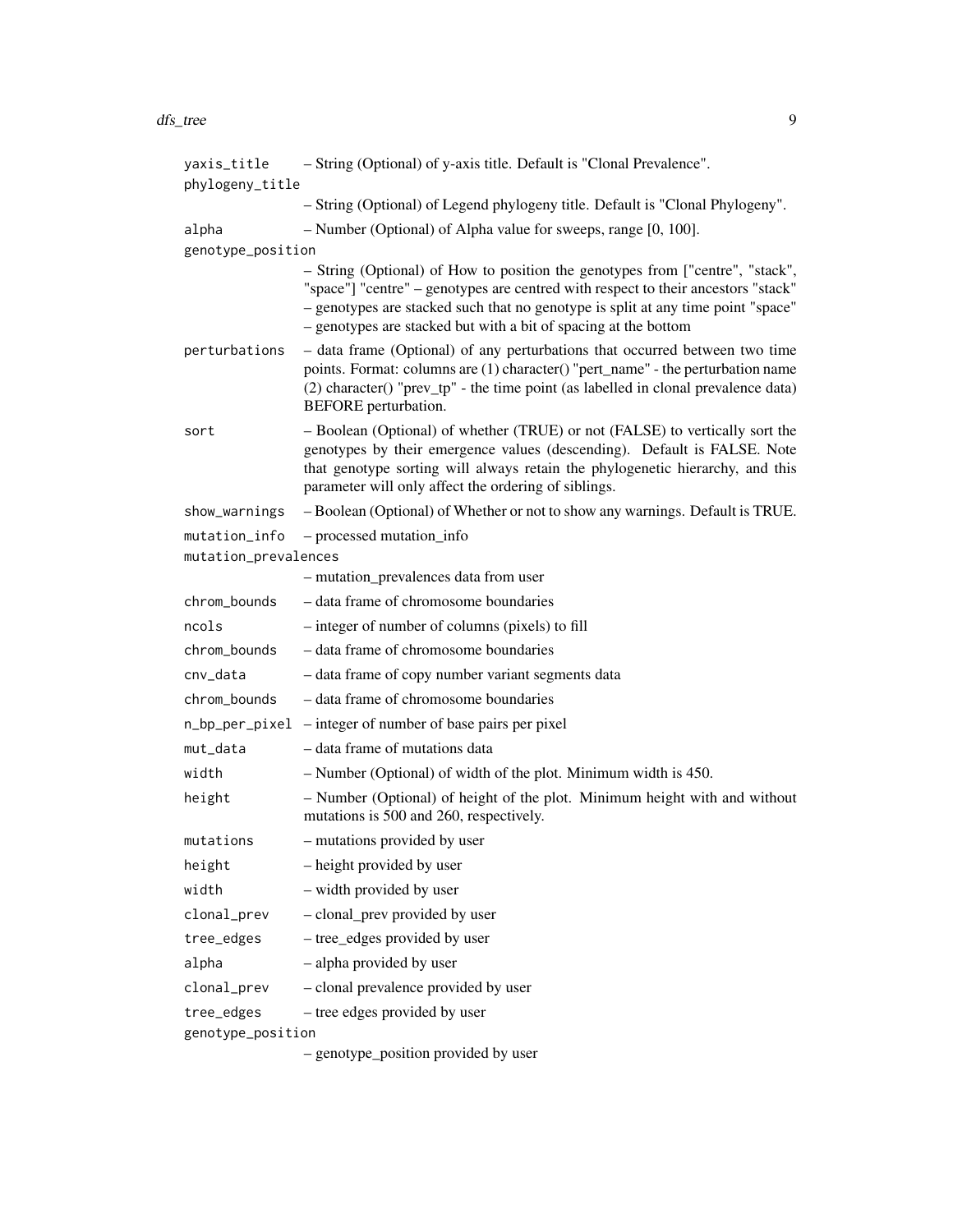| clone_colours | - clone_colours provided by user   |
|---------------|------------------------------------|
| perturbations | - perturbations provided by user   |
| mutations     | - mutations data from user         |
| tree_edges    | - tree edges data from user        |
| clonal_prev   | - clonal prevalence data from user |
| clonal_prev   | - clonal_prev data from user       |
| tree_edges    | - tree edges data from user        |
| clone_colours | - clone colours data from user     |
| mutations     | - mutations data from user         |

#### Examples

```
dfs_tree(data.frame(source = c("1","1","2","2","5","6"), target=c("2","5","3","4","6","7")), "1", c())
cellscapeOutput(1, '100%', '300px')
cellscapeOutput(1, '80%', '300px')
findMode(c(1,1,19,1))
checkMinDims(data.frame(chr = c("11"), coord = c(104043), VAF = c(0.1)), "700px", "700px")
checkRequiredInputs(data.frame(timepoint = c(rep("Diagnosis", 6), rep("Relapse", 1)), clone_id = c("1","2","3","4
data.frame(source = c("1","1","2","2","5","6"), target=c("2","5","3","4","6","7")))
checkRequiredInputs(data.frame(timepoint = c(rep("Diagnosis", 6), rep("Relapse", 1)), clone_id = c("1","2","3","4
data.frame(source = c("1","1","2","2","5","6"), target=c("2","5","3","4","6","7")))
checkAlpha(4)
checkAlpha(100)
checkClonalPrev(data.frame(timepoint=c(1), clone_id=c(2), clonal_prev=c(0.1)))
checkTreeEdges(data.frame(source = c("1","1","2","2","5","6"), target=c("2","5","3","4","6","7")))
checkGtypePositioning("centre")
checkCloneColours(data.frame(clone_id = c("1","2","3", "4"), colour = c("#beaed4", "#fdc086", "#beaed4", "#beaed4
checkPerts(data.frame(pert_name = c("New Drug"), prev_t = c("Diagnosis")))
getMutationsData(data.frame(chrom = c("11"), coord = c(104043), VAF = c(0.1), clone_id=c(1), timepoint=c("Relapse
data.frame(source = c("1","1","2","2","5","6"), target=c("2","5","3","4","6","7")),
data.frame(timepoint = c(rep("Diagnosis", 6), rep("Relapse", 1)), clone_id = c("1","2","3","4","5","6","7"), clon
replaceSpaces(mutations = data.frame(chrom = c("11"), coord = c(104043), VAF = c(0.1), clone_id=c(1), timepoint=c(
tree_edges = data.frame(source = c("1","1","2","2","5","6"), target=c("2","5","3","4","6","7")),
clonal_prev = data.frame(timepoint = c(rep("Diagnosis", 6), rep("Relapse", 1)), clone_id = c("1","2","3","4","5","
mutation_prevalences = list("X:6154028" = data.frame(timepoint = c("Diagnosis"), VAF = c(0.5557))), mutation_info=
clone_colours = data.frame(clone_id = c("1","2","3", "4"), colour = c("#beaed4", "#fdc086", "#beaed4", "#beaed4"))
```